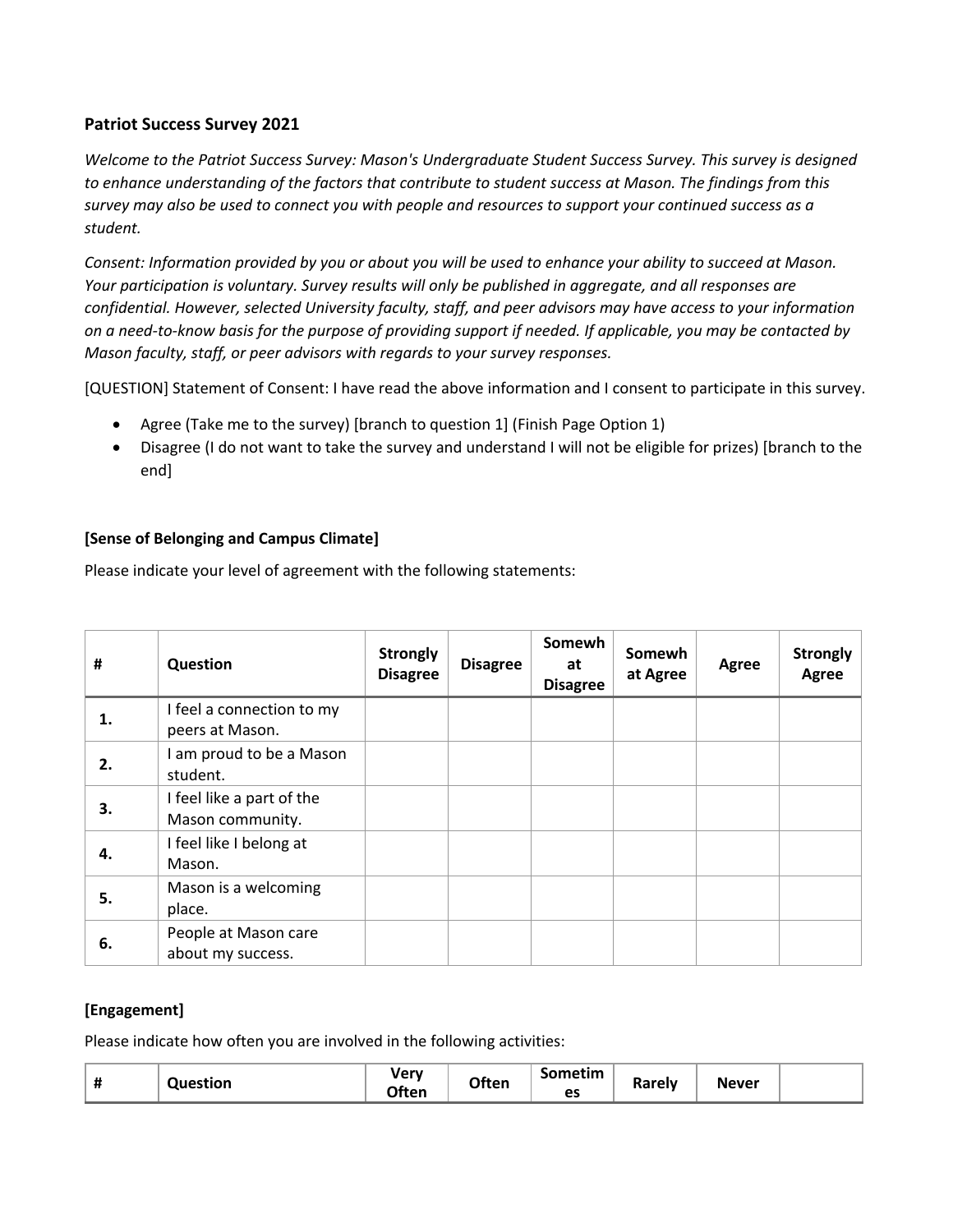| I am involved in Mason<br>activities outside of the<br>classroom. |  |  |  |
|-------------------------------------------------------------------|--|--|--|
| I am involved in activities<br>outside the Mason<br>community.    |  |  |  |

## **[Safety]**

Please indicate how often each of the following statements are true for you:

| #   | Question                          | <b>Very</b><br>Often<br><b>True</b> | <b>Often</b><br><b>True</b> | Sometime<br>s True | Rarely<br><b>True</b> | <b>Never</b><br><b>True</b> | N/A                      |
|-----|-----------------------------------|-------------------------------------|-----------------------------|--------------------|-----------------------|-----------------------------|--------------------------|
| 9.  | I feel safe at Mason.             |                                     |                             |                    |                       |                             | $\overline{\phantom{0}}$ |
| 10. | I have enough access to<br>food.  |                                     |                             |                    |                       |                             | $\overline{\phantom{0}}$ |
| 11. | I have a steady place to<br>live. |                                     |                             |                    |                       |                             | $\overline{\phantom{0}}$ |

# **[Academic Fit and Perseverance]**

Please indicate your level of agreement with the following statements:

| #   | Question                                                                                            | <b>Strongly</b><br><b>Disagree</b> | <b>Disagree</b> | Somewh<br>at<br><b>Disagree</b> | Somewh<br>at Agree | <b>Agree</b> | <b>Strongly</b><br>Agree |
|-----|-----------------------------------------------------------------------------------------------------|------------------------------------|-----------------|---------------------------------|--------------------|--------------|--------------------------|
| 12. | am confident I will be<br>able to pay for my tuition,<br>fees, and daily expenses<br>this semester. |                                    |                 |                                 |                    |              |                          |
| 13. | strive to get the best<br>grades.                                                                   |                                    |                 |                                 |                    |              |                          |
| 14. | I believe graduating from<br>Mason is important to me.                                              |                                    |                 |                                 |                    |              |                          |
| 15. | Respond as "disagree" if<br>you are reading this<br>question                                        |                                    |                 |                                 |                    |              |                          |
| 16. | My major is the right fit<br>for me.                                                                |                                    |                 |                                 |                    |              |                          |
| 17. | Getting a college degree is<br>important to me.                                                     |                                    |                 |                                 |                    |              |                          |
| 18. | believe I will maintain at<br>least a 3.0 GPA at Mason.                                             |                                    |                 |                                 |                    |              |                          |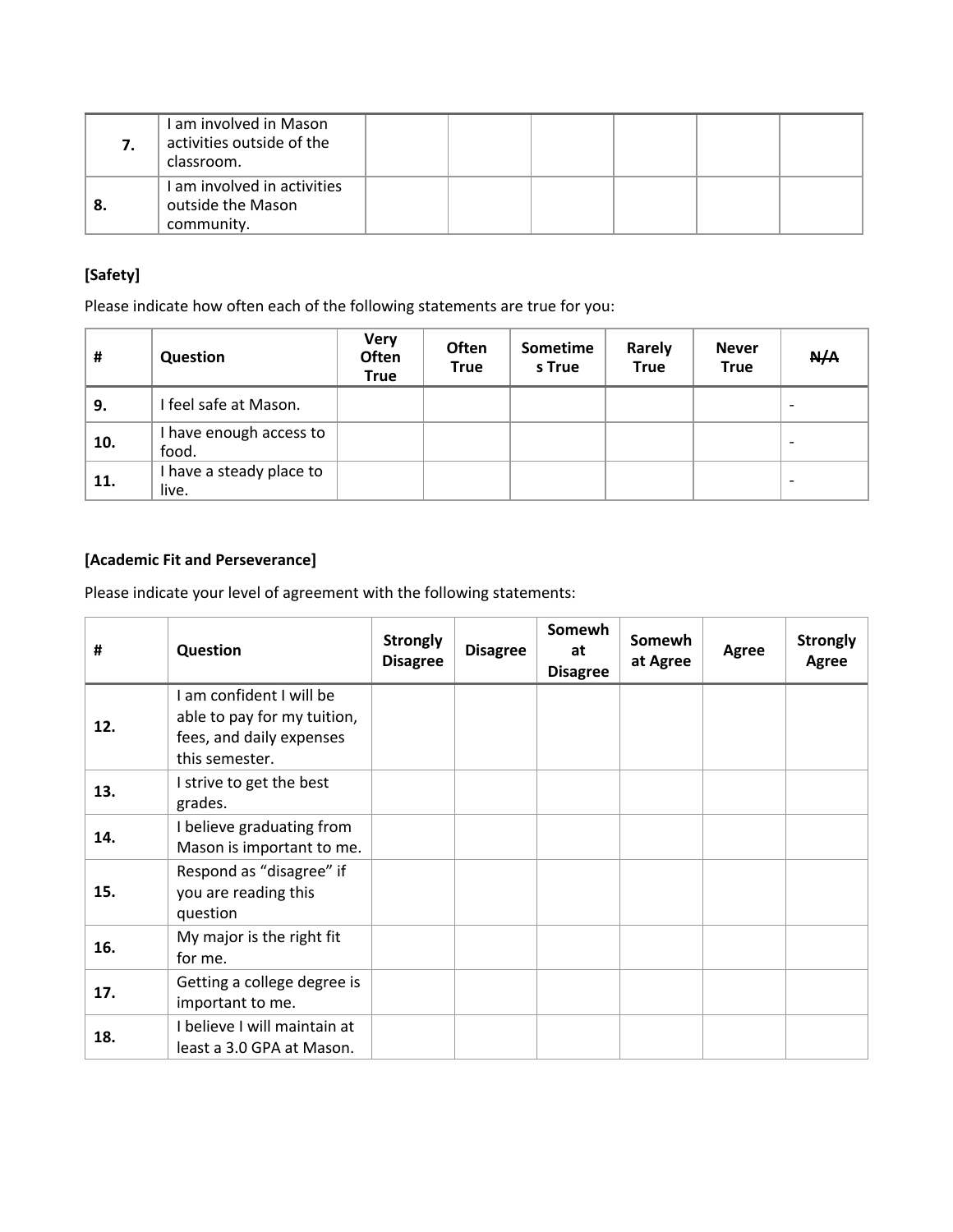#### **[Overall Satisfaction]**

19. Overall, how would you rate your experience at Mason?

- o Very poor
- o Poor
- o Fair
- o Good
- o Very Good
- o Excellent

#### **[Retention and Graduation]**

20. Do you intend to return to Mason next semester (Spring 2022)?

- o Yes (including in-person and/or online courses)
- o Yes, but I will be studying abroad or completing an internship
- o No, I will be graduating
- o No, but I plan to return to Mason later
- o No, I am transferring to another institution
- o No, I am leaving Mason permanently
- o Unsure
- 21. After starting your coursework at Mason, have you had to delay your intended graduation timeline?
	- o Yes (go to 22)
	- o No (go to 23)
- 22. Why did you have to change your intended graduation timeline? (select all that apply)
	- Financial limitations
	- Health and wellness
	- Family obligations
	- Work obligations
	- Covid-19 related factors (homeschooling, illness, job loss, etc.)
	- Availability of courses required to complete my degree
	- Credits not transferring
	- Completing a double major or minor
	- Taking 12 credit hours or less, one or more semesters
	- Taking additional courses of interest not related to my major
	- Changing my major
	- Other: [Textbox]
- 23. How do you expect to use your degree to further your career plans after graduation?
	- o I will use it to start my first professional job in my career field of interest.
	- o I will use it to advance in a career field in which I have already been working.
	- $\circ$  I am an experienced professional and will use it to change from my current career field to a new one.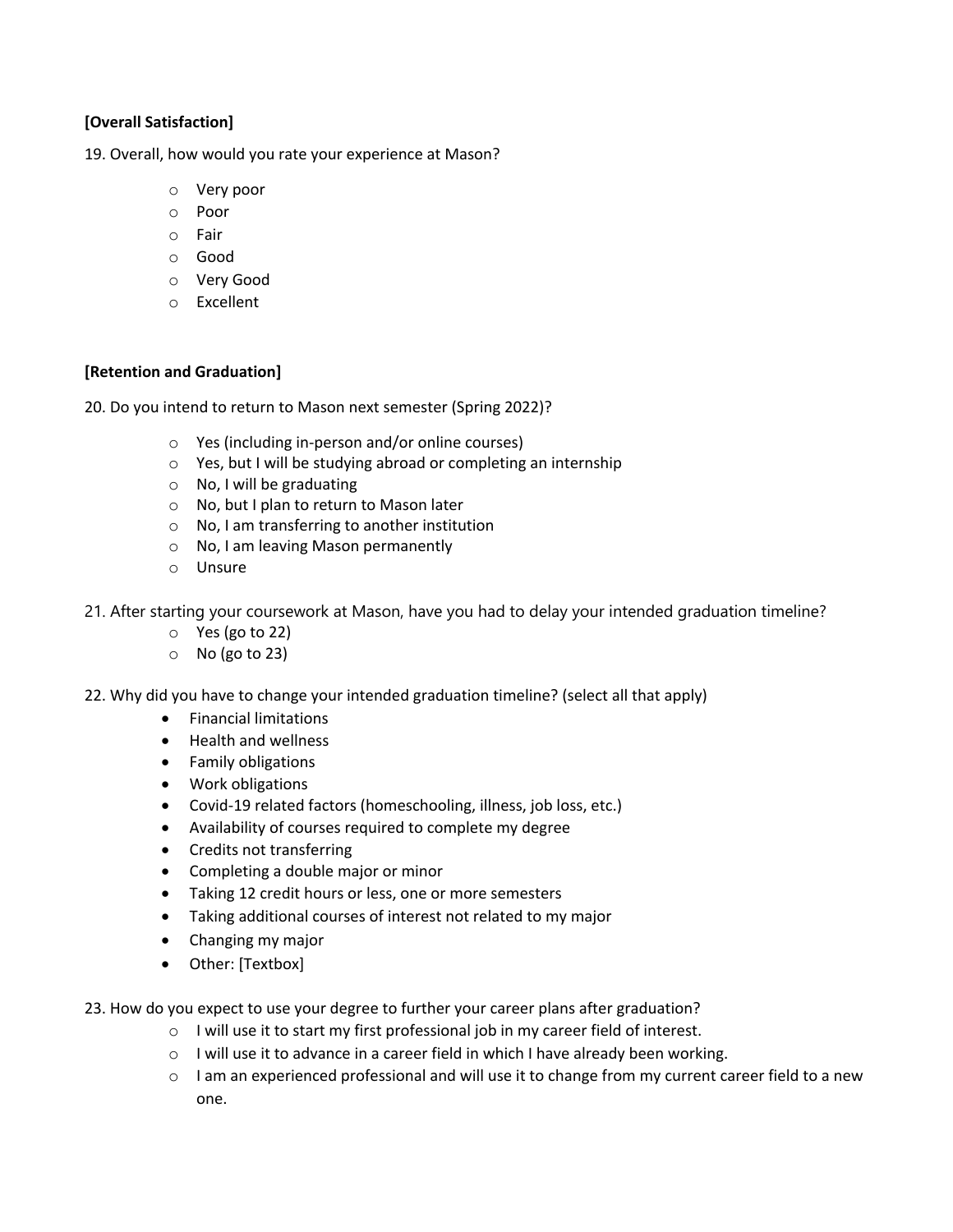o Other

## **[Employment Status]**

24. Which of the following best describes your employment status?

- o I am not employed, and I am not seeking employment.
- o I am a stay-at-home parent/caregiver, and I am not seeking employment.
- o I am not employed, but I am seeking employment.
- o I am employed on-campus (in person or remote work, employed by George Mason University).
- $\circ$  I am employed off-campus (by an organization other than George Mason University).
- o I am employed by both George Mason University and another employer.

25. In an average week, how many hours do you spend working for pay?

- o 0
- o 1-5
- o 6-10
- o 11-15
- o 16-20
- o 21-30
- o More than 30

## **[Academic and Student Support]**

26. Are you currently having difficulty in any of your academic courses?

- o No
- o Yes, in one course
- o Yes, in two courses
- o Yes, in three courses
- o Yes, in four or more courses
- 27. If yes, which one(s)? [open text]

## 28. Do you know how to contact your academic advisor?

- o Yes
- o No
- o I do not know what an academic advisor is
- 29. Do you know how to contact your success coach?
	- o Yes
	- o No
	- o I do not know what a success coach is
- 30. I've used the following resources to determine the courses I need to graduate (select all that apply):
	- o Degree Works (online degree audit available at patriotweb.gmu.edu)
	- o Curriculum sheets (checklist of requirements available at advising.gmu.edu)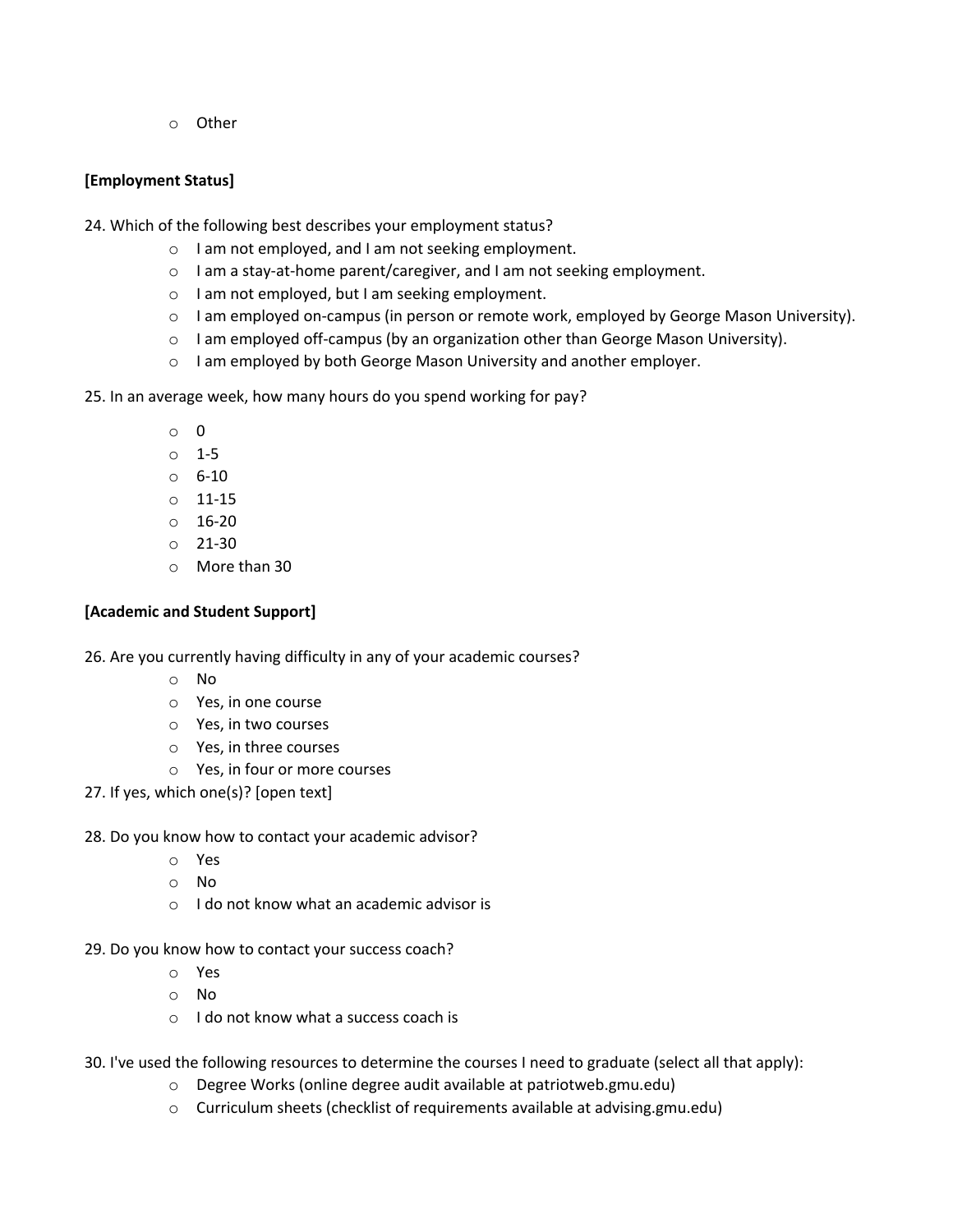- o My major's website
- o College catalog (catalog.gmu.edu)
- o ADVANCE Pathway Document
- o None of the above
- 31. Do you know how to access services provided by the Mason Student Services Center (MSSC)?
	- o Yes
	- o No
	- o I do not know what services are provided by the MSSC
- 32. I'm interested in receiving more information about: (select all that apply.)
	- o Exploring my career options
	- o Exploring my internship opportunities
	- o Exploring well-being and resiliency opportunities at Mason
	- o Getting involved with clubs and organizations at Mason
	- o Financial aid and/or scholarships available to me
	- o Managing my personal finances
	- o Living off campus
	- o Developing better study habits and writing skills
	- o Study abroad opportunities
	- o Undergraduate research opportunities
	- o The Patriot Experience co-curricular program
	- o Mason Recreation (Facilities, Intramural/Club Sports, Outdoor Adventures, etc.)
	- o Exploring faith and spirituality
	- o None of the above

#### 33. If you are still reading these survey questions, please respond as "3".

- 1
- 2
- 3
- 4

34. Which staff or faculty member has helped you the most in your time at Mason? [Open Textbox]

## **[Living Arrangement]**

- 35. What best describes your living situation ?
	- o I live on campus.
	- o I live off campus within walking distance to my primary campus.
	- $\circ$  I live off campus within a 30-minute commute to my primary campus (on average).
	- $\circ$  I live off campus with a greater-than-30-minute commute to my primary campus (on average).
	- o I am currently homeless and/or in transition.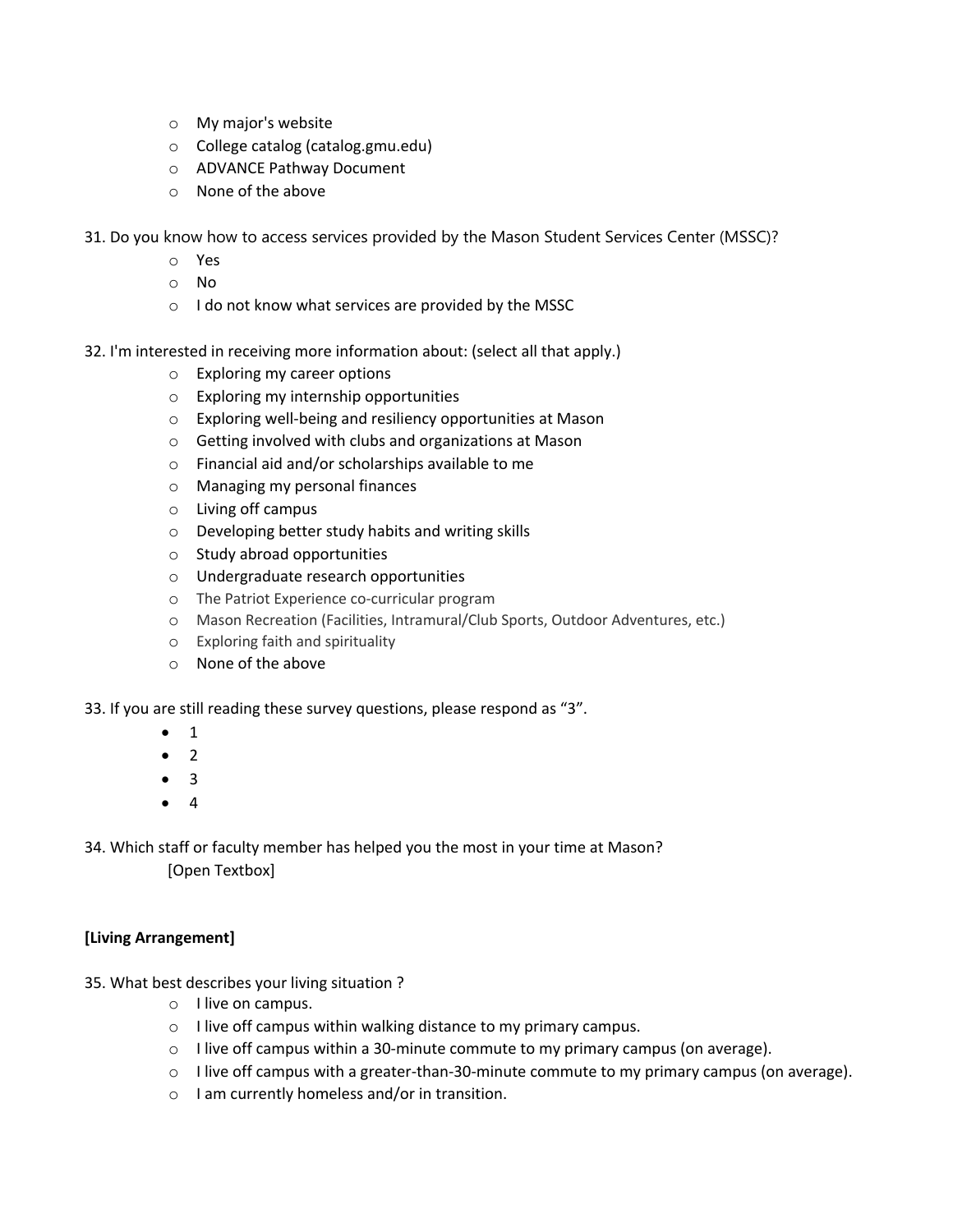- o None of the above
- 36. With whom do you live with during the school year? (select all that apply)
	- a. No one; I live alone
	- b. One or more other Mason students
	- c. Roommate(s) who are not current Mason students
	- d. My spouse or partner
	- e. My child or children
	- f. My parents
	- g. Other relatives
	- h. Not listed (please specify) [textbox]

(Display #37 and #38 to only who selected "I live on campus" from the question #35.)

37. Do you know how to contact or locate a Resident Assistant or Community Assistant for your residential community?

- o Yes
- o No

38. My Resident Assistant is (select all that apply) :

- o Welcoming
- o Caring and cares about me
- o Prompt in responding to my questions
- o Responsive to my outreach
- o Respectful
- o Willing to listen
- o Knowledgeable about academic resources
- o Knowledgeable about other campus resources
- o Helpful
- o An effective communicator
- o None of the above

39. Please indicate the extent to which your living situation is currently a source of stress for you.

- o No stress
- o Some stress
- o High stress

#### **[Demographic Information]**

Your responses to these final questions are OPTIONAL as well as CONFIDENTIAL. They are intended to help us better understand the diversity of the Mason student body.

40. Are you the primary caregiver to a dependent child(ren) (under 25 years old)? (Select all that apply.)

- o No
- o No, but I am pregnant and/or in the adoption process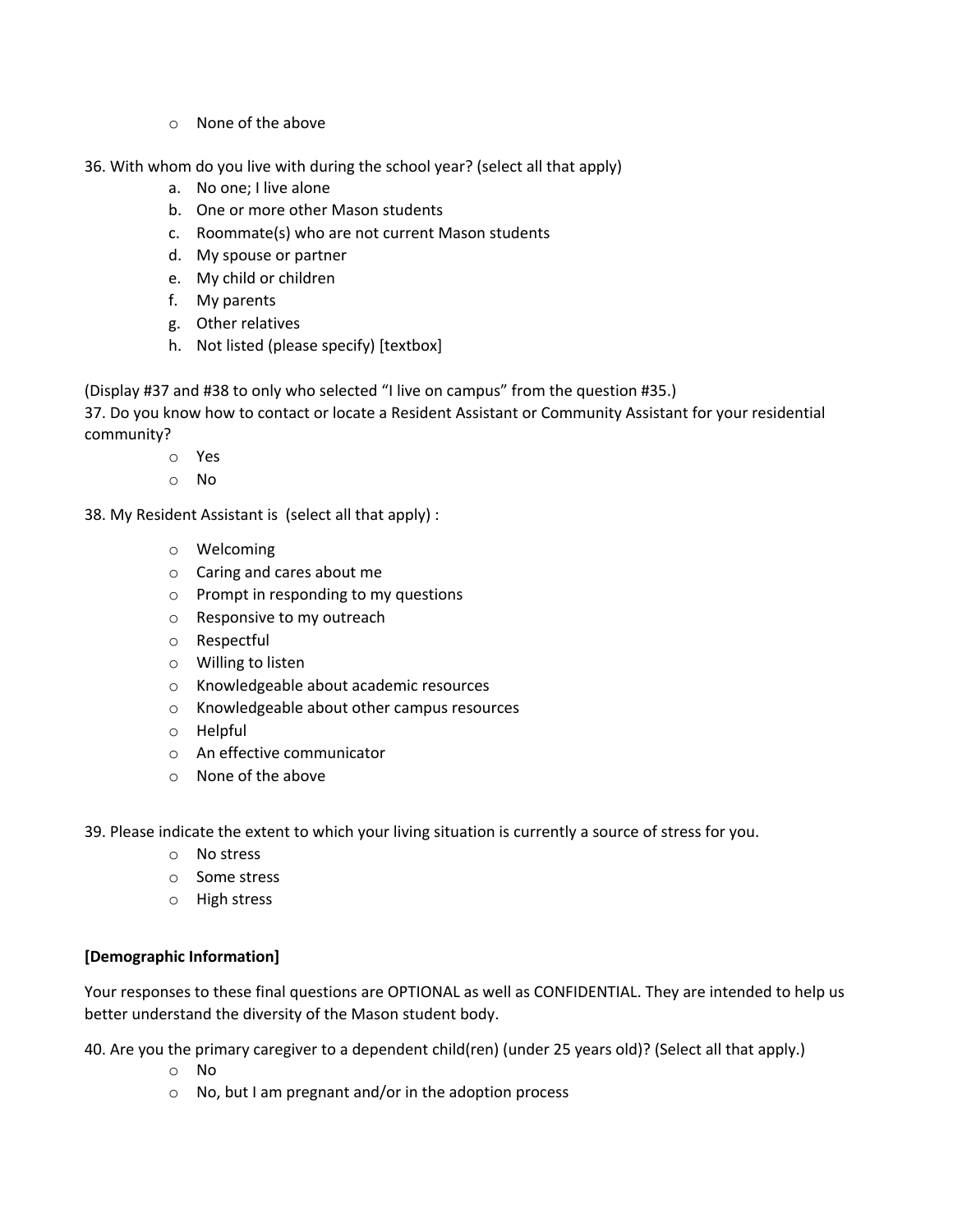- o Yes, to one child
- o Yes, to more than one child
- o Yes, and I am a single parent
- o Yes, and I co-parent with another person that I do not live with
- o Yes, and I co-parent with a partner or spouse that I live with
- o I prefer not to respond.
- 41. Are you the primary caregiver to a dependent adult(s) (25 years or older)?
	- o Yes
	- o No
- 42. How would you describe your race and/or ethnicity? (select all that apply)
	- o Asian or Asian Heritage
	- o Black or African Heritage
	- o Hispanic/Latinx
	- o Middle Eastern or North African
	- o Native American, Indigenous, or Alaska Native
	- o Native Hawaiian or other Pacific Islander
	- o White/European Heritage
	- o Multiracial
	- o Unknown
	- o Not listed(please specify) [textbox]
	- o I prefer not to respond
- 43. Do you identify with the sex you were assigned at birth?
	- o Yes
	- o No
	- o I prefer not to respond
- 44. What is your gender identity?
	- o Man
	- o Woman
	- o Outside the gender binary (please specify) [textbox]
	- o I prefer not to respond
- 45. What is your sexual and/or romantic orientation(s)? (select all that apply)
	- o Aromantic
	- o Asexual
	- o Bisexual
	- o Gay
	- o Lesbian
	- o Pansexual
	- o Queer
	- o Questioning